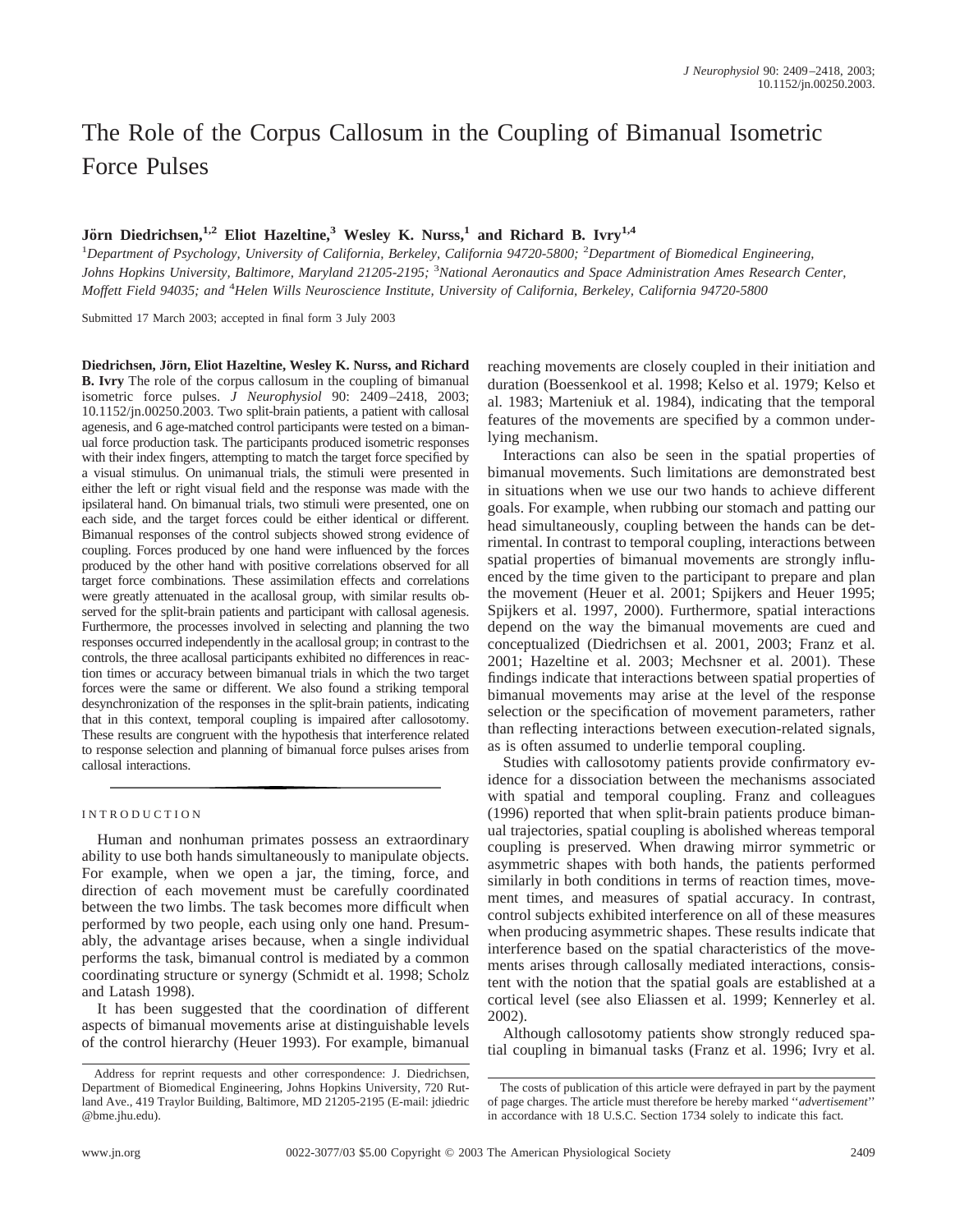1998), they continue to exhibit coupling in the temporal domain. As was true of normal controls (Kelso et al. 1979; Kelso et al. 1983; Marteniuk et al. 1984), the patients initiated and terminated the drawing movements simultaneously (Franz et al. 1996). Tuller and Kelso (1989) observed that callosotomy patients, when paced by lateralized visual metronomes, were strongly biased to produce in-phase movements during a repetitive finger-tapping task. Similarly, Ivry and Hazeltine (1999) reported frequency and phase coupling in a callosotomy patient during repetitive tapping, although the SD of the tap asynchronies was slightly higher for the patient than for agematched controls (see also Eliassen et al. 2000). Thus temporal coordination does not require the integrity of the corpus callosum, suggesting that the temporal coupling can arise at a subcortical level or is dependent on interhemispheric interactions that do not involve callosal fibers.

The coordination of forces is another important aspect of bimanual action, especially in many tasks in which the two hands are used to manipulate objects. To return to our introductory example, the two hands apply opposing yet equal forces when removing the lid from a jar. Furthermore, to prevent the jar from slipping, the grip forces of both hands have to be adjusted according to the properties of the object and the actions of the other hand (Flanagan and Wing 1995; Johansson and Westling 1988a,b).

Force control during bimanual action has recently been investigated in normal healthy individuals. Steglich et al. (1999) observed extensive coupling when the two hands were required to produce simultaneous force pulses of different magnitude: the produced mean peak forces became more similar to each other. Moreover, when the pulses were examined on a trial-by-trial basis, high correlations were observed between the peak forces produced by the two hands. These phenomena likely reflect interactions between processes involved in planning the force output for each hand rather than from hard-wired interactions associated with response execution. When participants received sufficient time to prepare their responses, they were able to produce different target forces with the two hands and the correlation between the produced forces was attenuated (see also Rinkenauer et al. 2001).

Coupling between the grip forces of the two hands can also be observed in more naturalistic actions. For example, when opening a drawer with one hand, an involuntary increase in grip force can be measured when the other hand is holding an object (Serrien and Wiesendanger 2001b). Similarly, when one hand reacts to an unexpected perturbation to an object that is stabilized with the index finger, a short and transient increase in force is observed in the other hand (Ohki and Johansson 1999; see also Serrien and Wiesendanger 2001a).

To examine the neural locus of force coupling, we tested three patients lacking the corpus callosum on a task similar to that employed by Steglich et al. (1999). On each trial, the participants produced isometric responses on a force key, either with one hand or simultaneously with both hands. The target force for each hand was indicated by the vertical position of a short horizontal bar presented to the left and/or right of fixation, with the side of the stimulus indicating the hand to be used in making the response(s). We expected to observe strong force coupling on bimanual trials among control participants, manifest as an assimilation effect between the forces produced by each hand.

Concerning the performance of the acallosal group, we considered two hypotheses. First, force coupling could arise at a cortical level, resulting from transcallosal exchange of information between the two cerebral hemispheres. By this hypothesis, the specification of isometric force would be similar to the specification of movement direction. Indeed, neurophysiological evidence indicates that force is coded in primary motor cortex (Evarts et al. 1983; Fetz 1992; for a review see Ashe 1997), and that these cells code force in conjunction with movement direction (Georgopoulos et al. 1992; Taira et al. 1996). Given the attenuation of spatial coupling during bimanual movements in split-brain patients (Franz et al. 1996), we would predict the absence of force coupling in the acallosal group.

Alternatively, the interaction of force-related signals during bimanual movements might involve subcortical structures. This hypothesis would predict substantial interactions between the forces produced by the two hands even for participants without a corpus callosum, similar to what is observed with certain temporal features of bimanual actions. This prediction would be congruent with the hypotheses that the timing and the initial force of an action are controlled conjointly (Bullock and Grossberg 1988).

The force production task also allows us to directly assess temporal interactions between the two hands in an isometric task. In normal individuals, the timing of bimanual force pulses, measured at movement onset and time to peak force, is highly correlated, even when the amplitude of the two pulses differs (Rinkenauer et al. 2001). Given the strength of this coupling in normal participants and the tappinglike (Kennerley et al. 2002) nature of the isometric contractions, we expect that the coupling of the onsets and peak forces will be relatively well preserved in individuals without a corpus callosum. However, temporal coupling in callosotomy patients is not universally preserved (Eliassen et al. 2000; Kennerley et al. 2002) and the production of bimanual isometric force pulses has so far not been studied in callosotomy patients.

#### METHODS

#### *Participants*

Two callosotomy patients and one participant with callosal agenesis were tested on the tasks. Both callosotomy patients underwent surgical resection of the corpus callosum for intractable epilepsy in 1979 and their cases are extensively described in the literature (Sidtis et al. 1981). JW is a 47-yr-old male and VP is a 48-yr-old female. Structural MRIs indicate that the callosotomy operation was complete for JW. For VP, the MRIs show some remaining fibers in the ventrorostral portion of the corpus callosum. These fibers provide interhemispheric connection for the ventral striatum, cingulated, and other prefrontal areas (Corballis et al. 2001). RU is a 58-yr-old male. Agenesis of the corpus callosum was detected at age 57 when he was given a precautionary MRI after a headache episode. He reports no difficulty with bimanual coordination in everyday life. In all patients the anterior and posterior commissures are intact.

The age-matched control group was composed of 6 right-handed healthy individuals (3 males, 3 females), selected because their ages (mean  $=$  48 yr) roughly spanned that of the 3 acallosal participants. All the participants gave informed consent adhering to standards of the Committee for the Protection of Human Subjects (CPHS) at the University of California, Berkeley.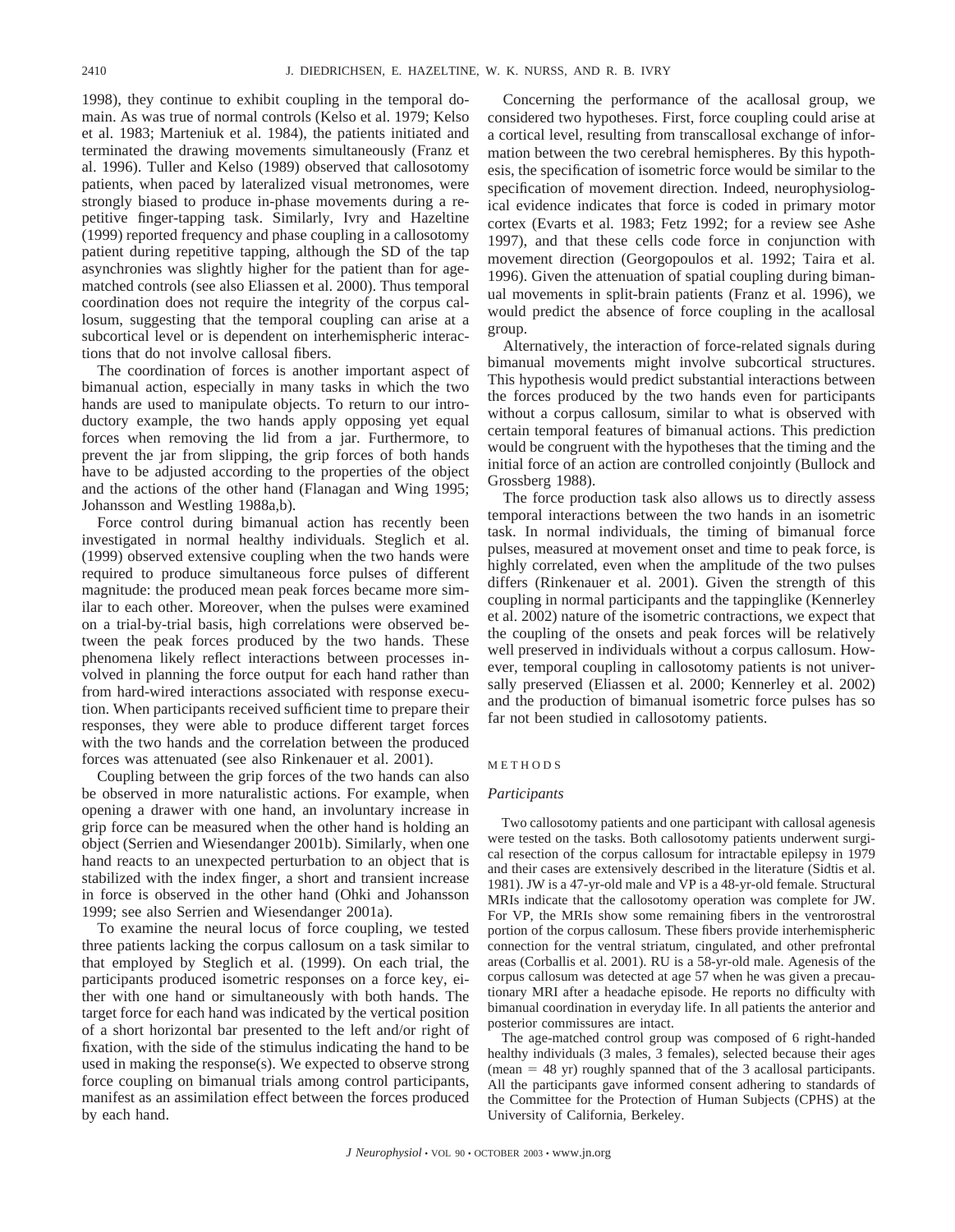## *Apparatus and stimuli*

Participants sat approximately 60 cm in front of the computer monitor. At this distance, the screen subtended a visual angle of approximately 20°. Two force keys were placed on a table in front of the participant. Each force key was composed of an immobile circular button (radius of 1.0 cm) attached to a metal plate ( $10.4 \times 10.4 \times 2.1$ cm). Pressure on the button was measured by a strain gauge capable of recording forces  $\leq 8.2$  N with a resolution of approximately 0.002 N. Participants rested their left index finger on the force key to the left of the midline plane and their right index finger on the one to the right of the midline plane. Force pulses were produced by isometric contractions of the index finger flexors. The strain gauges were sampled at 200 Hz, with all data stored on an IBM-compatible PC.

A fixation cross  $("+")$  was presented in the center of the computer screen. The imperative stimuli were small, red horizontal lines (7 cm, 6.7° in length), presented at a lateral distance of 5.5 cm (5.3°) from the fixation cross. The vertical position of the lines indicated the target force for the corresponding hand. Target forces of 0.6, 1.2, and 2.4 N were specified by horizontal lines appearing 2.8, 5.6, and 11.2 cm above a base position, indicated by another line. After the completion of each response, a lateralized vertical bar appeared, with the upward extent indicating the peak force produced with that hand. On bimanual trials, 2 vertical bars appeared, one for each hand. These vertical bars provided feedback on a trial-by-trial basis. The left vertical bar was green and the right vertical bar was blue. Concurrent with the vertical bars, the screen displayed 2 dotted lines 0.8 cm above and below the target force. These dotted lines defined a target zone for determining whether the response on that trial met the criterion required for a bonus.

## *Design and procedure*

Participants were required to keep their index fingers (left, right, or both depending on the condition) on the appropriate force keys for the entire duration of a block. Verbal instructions were given, indicating that the participant's task was to match the target force by pressing on the force key(s) with an appropriately scaled isometric response(s). The instructions emphasized that the responses should be generated as quickly and accurately as possible, and made in a synchronized fashion.

Before the experimental blocks, 3 practice blocks were given, one in which the force pulses were produced only with the left hand (L), one in which force pulses were produced only with the right hand (R), and one bimanual block (B). Each block consisted of 45 trials. For the left and right hand blocks, each force level was presented 15 times in random order. For the bimanual blocks, the 3 force levels were combined in factorial fashion for 9 conditions, and each condition occurred 5 times. The main experiment consisted of 10 blocks in a fixed order (B– L– B– R– B– B– R– B– L– B) and lasted about 1 h.

A trial started with the central presentation of the fixation cross. After 500 ms, the stimulus (on unimanual blocks) or stimuli (on bimanual blocks) appeared. When the response was completed, the vertical feedback bar(s) appeared along with the 2 dotted horizontal lines to indicate the produced force and acceptable target range. This display remained visible for 1,500 ms. After a blank interval of 1,000 ms the next trial began. The exposure duration of the lateralized stimuli was not limited. The acallosal participants are well practiced at maintaining fixation and the experimenter emphasized this requirement throughout the testing session.

Feedback regarding 3 types of temporal errors was provided online. First, if the reaction time was  $>1,000$  ms, the message "Right" Hand Too Slow" or "Left Hand Too Slow" was displayed. Second, if the duration of the isometric response was 2,000 ms, the message "Unfinished Pulse" was displayed. Third, the message "Nonsynchronous" was displayed on bimanual trials if the reaction times for the 2 hands were more than 150 ms apart. Error trials were excluded from the analysis.

A point system was devised to engage and motivate the participants. In the bimanual condition, a 10-point bonus was given if both responses fell within the target ranges. If the response for only one hand met the criterion, or if the produced force fell within the target range on a unimanual trial, 2 points were awarded. The point total was displayed at the end of each block and the participants were encouraged to maximize the total.

## *Data analysis*

To determine reaction time, the first time point at which the first derivative of the produced force exceeded 0.8 N/s for an interval longer than 50 ms was identified. Peak force was defined as the highest force produced during the trial.

We calculated statistical measures (e.g., reaction time, mean, SD, and correlation of peak forces) for each participant in the 6 unimanual conditions (3 force targets tested separately for the left and right hands) and 9 bimanual conditions (3 force targets factorially combined). We averaged across these conditions to obtain summary measures for unimanual, bimanual same-target, and bimanual different-target trials. We then conducted an ANOVA with the group as a between-subject and the experimental condition as the within-subject variable and *t*-test on contrasts of interest within the groups. Because of the small sample size for our patient group, we additionally tested the significance of a result for each person for critical comparisons. To indicate the differences between the acallosal participants, the figures present the data for each individual separately.

## RESULTS

## *Mean peak force*

Trials in which a temporal error occurred were excluded from the primary analysis. Almost all of these errors were observed on bimanual trials, associated with a failure to initiate the two responses within 150 ms of each other. These occurred on a total of 4.1% of the trials for the control participants and 7.3% of the trials for the acallosal group (see *Temporal coupling at response initiation* below on onset asynchrony). The other types of errors were recorded on only 0.4% of the trials, with no discernable difference between the control and acallosal participants.

Figure 1 shows predicted results for the peak force data given different levels of coupling. The actual force values are arbitrary; the emphasis is to depict predicted patterns for comparison with the observed results. For the bimanual condition, the peak forces for the left hand are plotted on the ordinate and the peak force for the right hand on the abscissa. If the two hands performed independently—that is, if the force produced by one hand were uninfluenced by the force produced by the other—the plot of the 9 bimanual conditions would form a rectangular grid with sides parallel to the axes (see Fig. 1*a*). If the two hands were perfectly coupled such that they always produced identical forces, then the data points for the bimanual condition would all lie along a diagonal line defining the identity function (Fig. 1*c*). It is also possible for the coupling to be asymmetric. Figure 1*b* shows an example in which the force produced by the left hand is affected by the force produced by the right hand, although the right hand is unaffected by the left. With this form of coupling, the line formed by the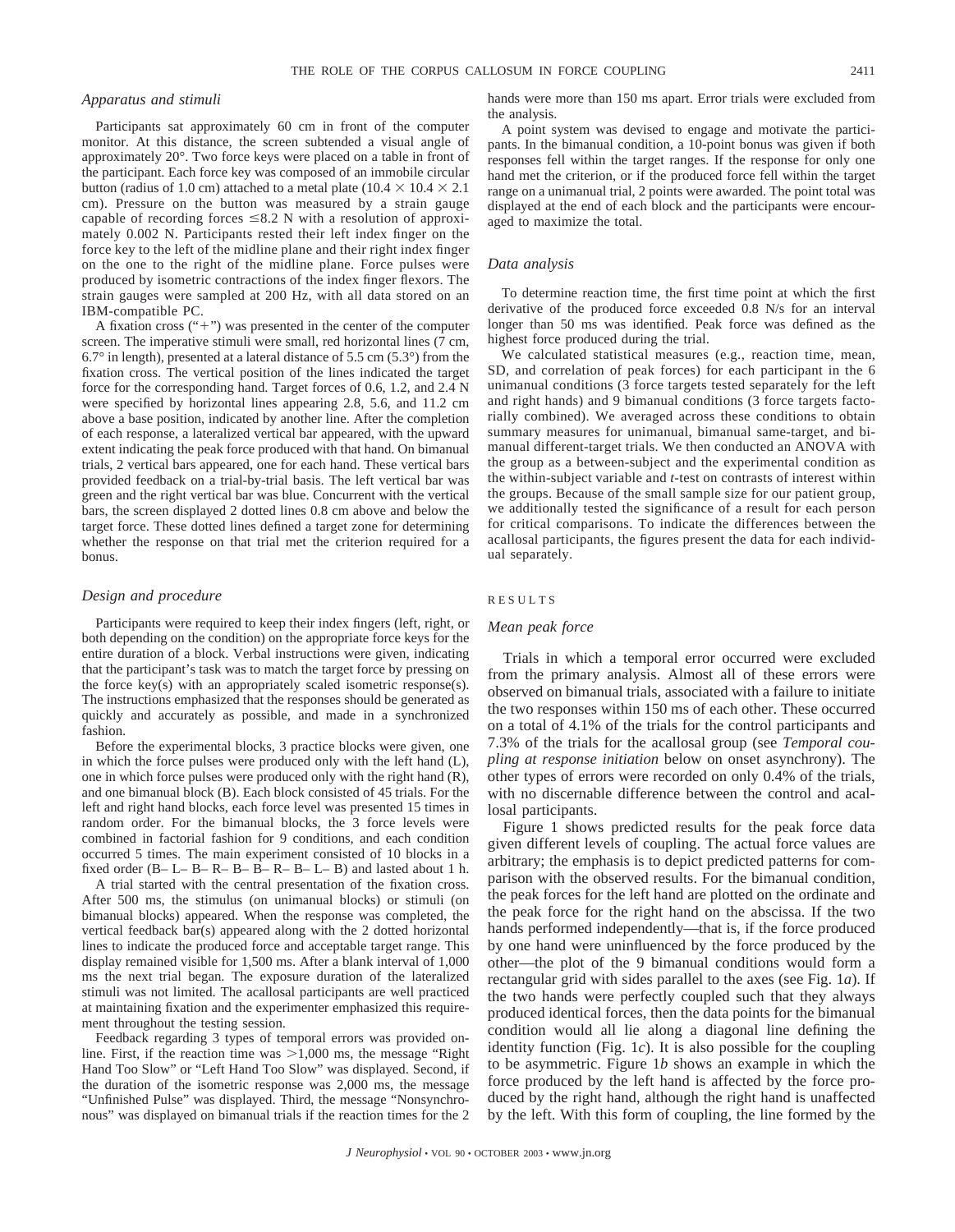peak forces produced by the right hand for each level of left-hand force would be parallel to the *y*-axis.

Figure 2*a* shows the mean forces produced by the agematched control participants. The data for the unimanual condition (triangles) show that participants' responses were appropriately scaled to the target forces. In general, participants tended to overshoot the low-force target and undershoot the high-force target. There was a strong bias to produce identical forces with the two hands. For example, when the left-hand target was 0.6 N and the right hand target was 2.4 N, the mean produced forces were 1.51 and 1.58 N for the left and right hand, respectively. This pattern indicates that each hand exerted a strong influence on the peak force produced by the other hand, a result that is consistent with previous studies (Steglich et al. 1999).

Figure 2, *b–d*, shows the mean peak forces for 3 acallosal participants. Overall, the patients performed accurately with both hands on unimanual trials, although VP showed a somewhat restricted range in the produced forces especially with her right hand. In the bimanual condition, the results for all three acallosal participants were strikingly different from those observed in the age-matched controls. With the one exception of VP's right hand, the forces produced were not influenced by the forces produced by the other hand.

To quantify the degree of force coupling during bimanual trials, we computed separate linear regressions for the forces produced by the left and right hand. In the regression for the left hand, the observed force in the 9 bimanual conditions  $(Y_L)$ ,



FIG. 1. Predicted peak forces for left (*y*-axis) and right hands (*x*-axis) based on different assumptions regarding coupling. Triangles indicate assumed unimanual performance for respective hand. Squares indicate peak forces in 9 bimanual conditions, shaded accordingly to target force required for left hand. *a*: no coupling between hands yields rectangular gird. Conditions that have same target force for right hand are connected with vertical lines; conditions that have same target force for left hand are connected with horizontal lines. *b*: right hand influences force produced on left, but left hand does not influence force produced by right hand. *c*: complete coupling, with each hand producing equal influence on performance of other hand. This causes the two hands to produce the same force on each trial with the produced force a function of the two target forces.



FIG. 2. Average peak force for left (*y*-axis) and right hands (*x*-axis). Conventions are as in Fig. 1. Target forces were 0.6, 1.2, and 2.4 N. *a*: average results for age-matched controls. *b*: individual results for participant with callosal agenesis patient RU. *c* and *d*: results for callosotomy patients JW and VP.

was hypothesized to be a function of the target force for the left hand  $(X_L)$  and the difference between the target forces of the right and left hand  $(X_R - X_L)^1$ 

$$
Y_{L} = w_{LL}X_{L} + w_{RL}(X_{R} - X_{L}) + a_{L}
$$
 (1)

For this equation the regression weights  $w_{LL}$ ,  $w_{RL}$ , and the intercept  $a_L$  were estimated. The term  $w_{LL}$  refers to how strongly the mean force varied as a function of the instruction; any value smaller than one indicated an undershoot of large and an overshoot of small target forces.  $a<sub>L</sub>$  is an intercept value referring to an overall bias across the three target forces. Of primary interest is  $w_{RL}$ , a weight referring to the influence of the right-hand target on the force produced by the left hand. If the target force for the right hand was larger than that for the left hand, a positive weight would cause the left hand to produce a larger force than specified. To reflect possible asymmetries between the hands in the coupling, the corresponding regression equation was used for the right hand

$$
Y_R = w_{RR} X_R + w_{LR} (X_L - X_R) + a_R
$$
 (2)

Figure 3 shows the values for the weights for each group. For the age-matched controls the model resulted in substantial coupling weights, significantly different from zero for both intermanual directions. Furthermore, the influence from the dominant right hand onto the nondominant left hand was stronger than the influence in the reverse direction  $[t(1,5)]$ 3.17,  $P = 0.025$ ; compare with Semjen et al. 1995]. Indeed,

<sup>&</sup>lt;sup>1</sup> This regression model is essentially equivalent to the simpler form in which the target force for the left hand  $(X_L)$  and the target force for the right hand  $(X_R)$  are used as separate regressors. We preferred the current form because in this formulation the regression coefficient  $w_{LL}$  represents an interpretable quantity (see text).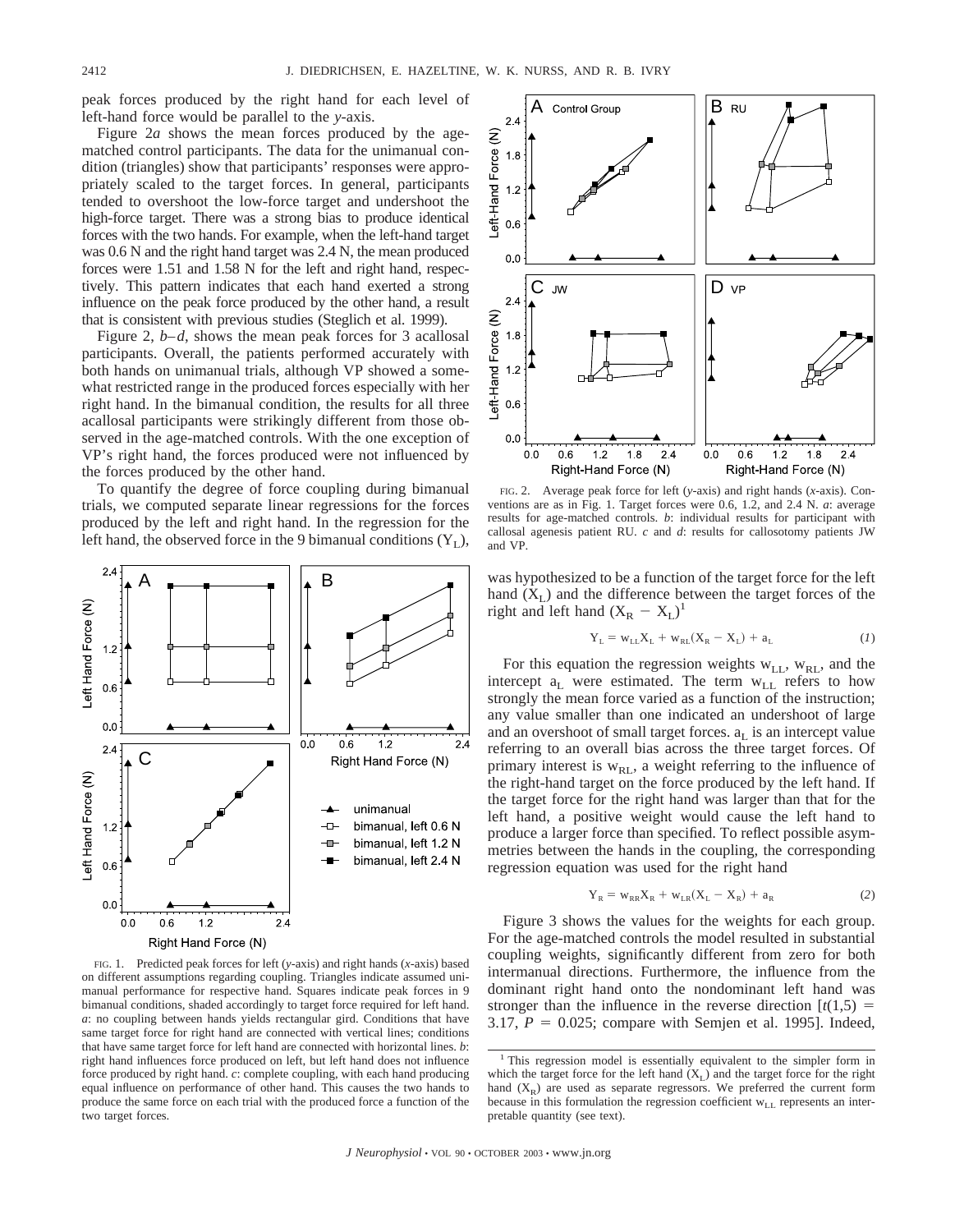

FIG. 3. Estimates of coupling strength from left hand on right hand  $(w_{LR})$ , and from right on left hand  $(w_{RL})$ . Bars indicate mean; circles indicate values for each individual participant. For the acallosal group, VP's values are displayed in gray, JW's in black, and RU's in white circles.

one of the age-matched controls showed a completely asymmetric coupling profile, with a positive weight found only for  $w_{\text{RI}}$ .

For the acallosal participants the estimates of the coupling weights were considerably smaller, with the exception of the coupling weight  $w_{LR}$  in patient VP. Because of this outlying observation and the small sample size, the difference between the groups just failed significance  $[F(1,7) = 4.86, P = 0.063]$ . Because there was no consistent asymmetry of the coupling strength evident in these three individuals, the group by coupling direction interaction was significant  $[F(1,7) = 8.23, P =$ 0.024].

#### *Correlation of peak forces*

As a second measure of force coupling, we calculated the between-hand correlation of the produced peak forces. Whereas the prior analysis looked at the influence of coupling on the mean force output, this approach allowed us to determine whether trial-by-trial variability in peak force was correlated for the two hands. Separate correlations were computed for each of the 9 bimanual conditions; thus this measure is statistically independent from the results we reported on the mean of the peak forces. The correlations assess how, for a given target force combination, variability in the force produced by one hand is related to variability in the force produced by the other hand. Even if the mean force values become assimilated as a consequence of coupling, the variability around these mean forces need not be coupled.

Correlation coefficients were Fisher-Z transformed and averaged separately for the same- and different-force conditions. Statistical tests were performed on Fisher-Z transformed correlation coefficients to satisfy the assumption of normally distributed data. For the control participants substantial correlations were observed in all conditions (Fig. 4), providing independent verification of strong force coupling. The correlations tended to be stronger when the left and right target forces were the same compared with when they were different, although this effect was not statistically reliable  $[t(5) = 2.00]$ ,  $P = 0.102$ . For the acallosal group the correlations were significantly smaller  $[F(1,7) = 10.58, P = 0.014]$ .

The correlations corroborate the results from the assimila-

tion effects: coupling of isometric forces is significantly reduced when the corpus callosum is absent. The difference between the control and acallosal group is especially marked on trials in which the same target force is required for the two hands. Under this condition, the controls showed the strongest correlation between the two responses. In contrast, the acallosal participants showed no difference between the same- and different-target conditions.

#### *Peak force variability*

Given that the variability increases with the mean level of the produced force (Carlton and Newell 1993; Newell and Carlton 1988; Sherwood and Schmidt 1980; Slifkin and Newell 1999), the coefficient of variation (CV; the SD of the peak force divided by the mean) provides a standardized variability measure commonly used in this context. Because target force levels were equivalent in the unimanual, same-target, and different-target conditions, we compared the CVs in an ANOVA with hand and condition as within-subject factors and group as a between-subject factor, averaged over all possible force–level combinations. For the age-matched controls, the variability in the different-force condition was significantly higher than in the same-force  $[t(5) = 2.94, P = 0.032]$  and unimanual conditions  $[t(5) = 2.88, P = 0.034]$ . This difference was not present in the acallosal group (Fig. 5), indicated by the significant Group  $\times$  Condition interaction [ $F(2,14) = 5.13$ ,  $P = 0.021$ . Thus in terms of force variability, the control participants exhibited increased difficulty when the two target forces were different compared with when they were the same. The performance of the acallosal participants was insensitive to this variable. Overall, there was no difference between the groups  $[F(1,7) < 1]$  and no significant effect of hand  $[F(1,7) < 1].$ 

#### *Reaction times*

The time it takes to initiate the force pulses based on the symbolic stimuli reflects processes associated with response selection and planning. Both groups exhibited faster reaction



FIG. 4. Correlation coefficients between produced forces for the two hands, shown for conditions in which the target forces were same or different. Bars indicate mean; circles indicate values for each individual participant. Acallosal participants are color-coded as in Fig. 3. Correlation coefficients were calculated within each of 9 bimanual conditions, Fisher-Z transformed, averaged for same- and different-target conditions, and finally, inversely transformed into correlations.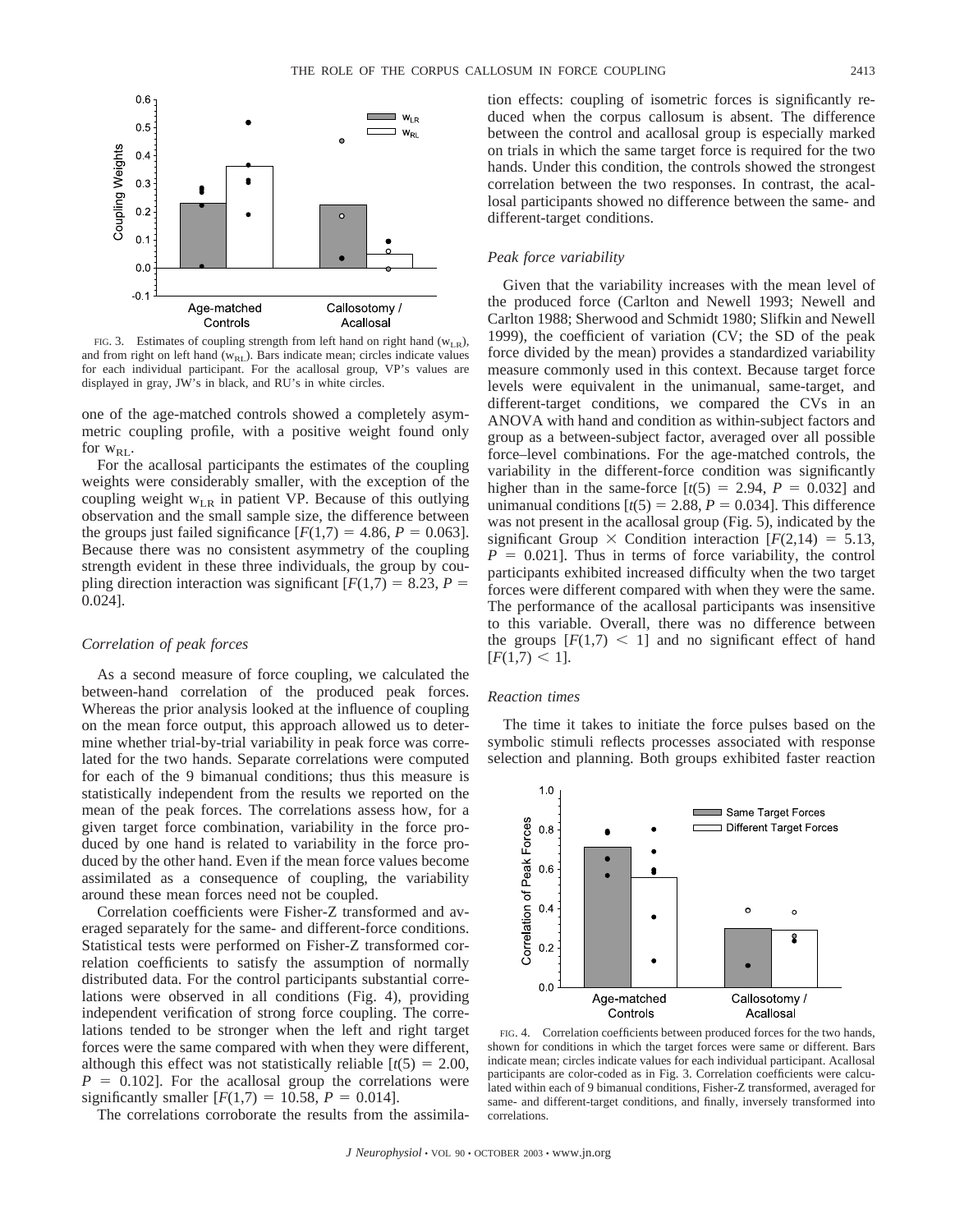

FIG. 5. Coefficient of variation (SD/mean) of peak forces in unimanual trials, bimanual trials involving targets of same target forces, and bimanual trials involving different target forces. Results are averaged over left and right hands. Bars indicate mean values; circles indicate individual participants (see Fig. 3).

times (RTs) in the unimanual condition compared with the bimanual condition (Fig. 6). The difference for the agematched control participants was 82 ms; the difference for the acallosal group was 49 ms.

Focusing on the bimanual trials, we compared the trials in which the target forces were identical with those in which the target forces were different. An ANOVA revealed no overall difference between the groups  $[F(1,7) \leq 1]$ . The control participants initiated their responses 47 ms faster on the sameforce trials than on different force trials, whereas the acallosal participants' RTs were identical for the 2 conditions, resulting in a significant Group  $\times$  Condition interaction  $[F(1,7) = 6.19]$ ,  $P = 0.042$ . These results indicate that the cost observed in normal participants when executing bimanual isometric response of unequal force is also evident before response initiation. As with the effects on the variability of the peak forces, these costs are absent in participants lacking a corpus callosum.

#### *Temporal coupling at response initiation*

We now turn to the temporal coordination between the two responses. Onset asynchrony is defined as the difference in reaction time for the left and right hands, with positive values



FIG. 6. Reaction times (RTs) for age-matched control and callosotomy groups on unimanual trials, bimanual same-target trials, and bimanual different-target trials. Results are averaged over left and right hands. Bars indicate mean values; circles indicate individual participants (see Fig. 3).



FIG. 7. SD of onset asynchrony of 2 force pulses in bimanual trials with same (gray bars) and different (white bars) target forces. Circles indicate values from individual participants, color-coded as in Fig. 3. Line indicates average expected value of SD, if responses were initiated independently (see text).

chosen to indicate trials in which the right-hand response was initiated first. All of the control participants exhibited a consistent tendency to respond with one hand before the other. A *t*-test for each participant indicated that the mean asynchrony was always significantly different from zero (all *P* values 0.003). For three of the control participants, the bias was for the right-hand response to be initiated first; the other three showed a bias for the left-hand response to be initiated first. On average, the first hand preceded the second by 20 ms.

In contrast, the mean onset asynchrony was not significantly different from zero for two of the three acallosal participants, for JW ( $-8$  ms;  $P = 0.06$ ) and RU (1 ms;  $P = 0.65$ ). Only VP showed a significant right-hand lead of 8 ms ( $P = 0.03$ ).

Although mean onset asynchrony indicates if there is a tendency for one hand to lead over the other, a more appropriate measure of temporal coupling is the SD of the onset asynchronies (Fig. 7). Overall, the acallosal group showed a significantly elevated onset asynchrony SD  $[F(1,7) = 11.55]$ ,  $P = 0.011$ . Furthermore, the onset asynchrony SD for the control participants was substantially greater when the forces where different (39 ms) than when they were the same (24 ms)  $[t(5) = 4.82, P = 0.005]$ . In contrast, the acallosal group exhibited no difference between same- and different-force trials (56 and 57 ms), resulting in a significant Group  $\times$  Condition interaction  $[F(1,7) = 6.21, P = 0.041]$ . Thus the control group again exhibited a decrement in temporal coupling when the target forces were different, whereas the acallosal participants were unaffected by this variable.

The increased onset asynchrony SDs for the acallosal participants indicate that temporal coupling was weaker in these participants than for the controls. This conclusion, at least for the two split-brain patients JW and VP, is further supported by the error data. Note that trials in which the responses were not initiated within 150 ms of each other were scored as errors, a criterion adopted to preclude participants from staggering their responses. The frequency of these synchronization errors was 4.1% for the age-matched controls, 7.4% for VP, 14.4% for JW, and 0% for RU.

The high variability in onset asynchrony and the high synchronization error rates raise the question of whether the responses of the split-brain patients were, in fact, temporally coupled. A bootstrap procedure was employed to assess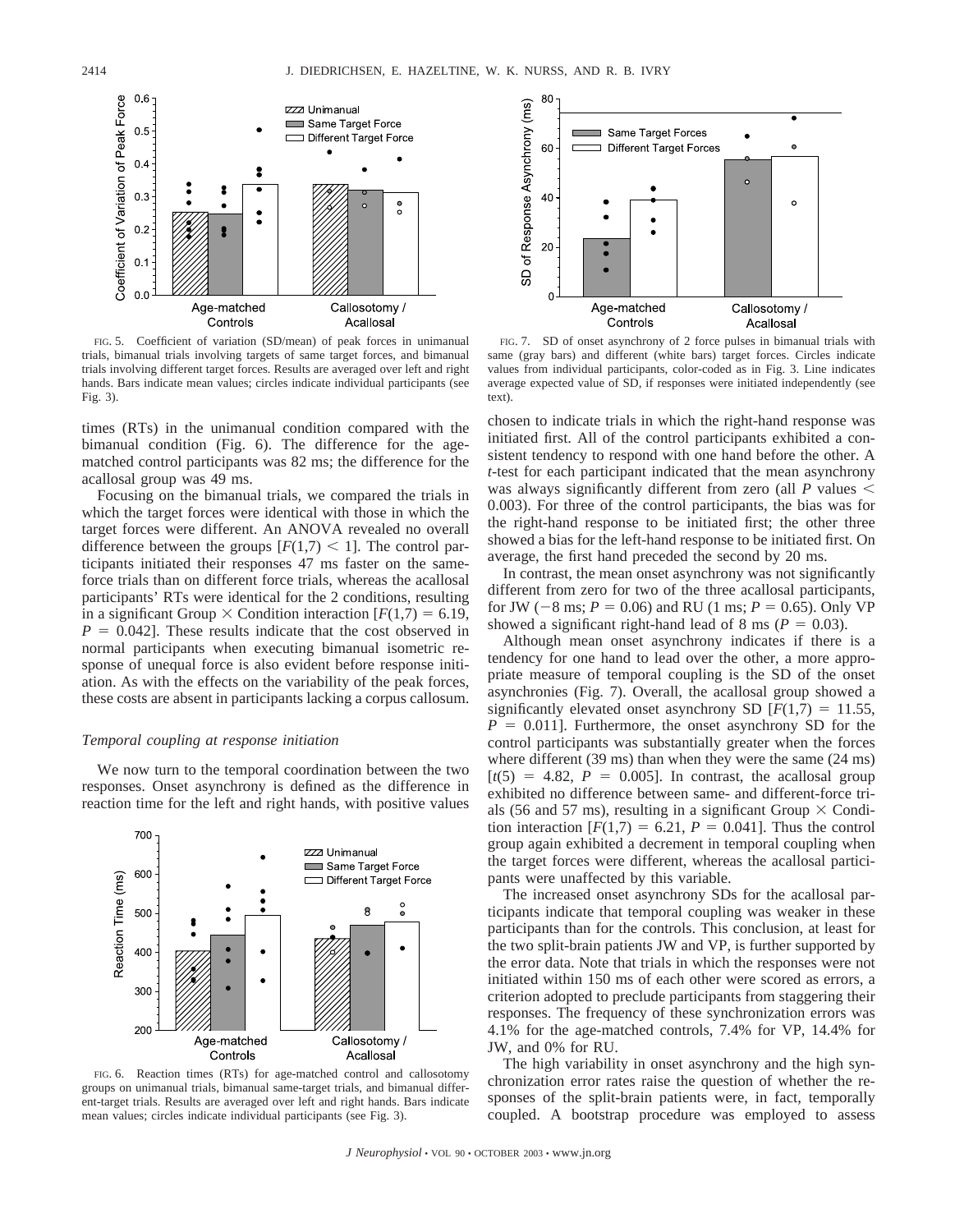whether the responses were initiated independently (i.e., temporally uncoupled). We generated a new sample of onset asynchronies by drawing randomly from the empirical RT distributions for the left and right hands on bimanual trials. These new RTs were then randomly paired. From this sample, we calculated the error rate based on the 150-ms onset asynchrony criterion and the SD of the onset asynchronies after exclusion of the error trials. We repeated this process 30 times to obtain an estimate of the mean and SE of these statistics for our given sample size. These measures were used to evaluate the hypothesis that the responses were initiated independently. Overall, this procedure indicated that the acallosal participants exhibited some degree of temporal coupling. The observed error rate and onset asynchrony SD for VP and RU differed significantly from the predicted value (as for the controls, all  $P \leq 0.0001$ ). However, the results for JW did not differ significantly from the predictions derived by assuming independent response initiation for the two hands. His error rate was 14%, compared with a predicted value of 18% (SE: 3.6%), and his onset asynchrony SD was 70 ms compared with a predicted value of 74 ms (SE: 4.4 ms). In sum, these results indicate that, on this task, temporal coupling is substantially

# split-brain patients.

## *Temporal coupling of force pulses*

Temporal coupling can also be evaluated by comparing the temporal feature of the two produced force pulses after the onset. In particular, a positive correlation is found between the two hands in terms of the time to peak force, calculated on a trial-by-trial basis (Rinkenauer et al. 2001; Steglich et al. 1999). This correlation was evident in our control group (0.63 for same-force trials, 0.52 for different-force trials) and reduced, but still present for the acallosal group (0.40 for sameforce trials, 0.28 for different-force trials). An ANOVA on the Fisher-Z–transformed correlation coefficients did not reveal a significant difference between groups  $[F(1,7) = 2.47, P =$ 0.159] or between conditions  $[F(1,7) = 3.93, P = 0.088]$ . Furthermore, all of the correlations were significant when tested for each patient individually. The significant correlation of time to peak force for patient JW is surprising given the lack of temporal coupling in his performance at movement onset.

weakened (and perhaps abolished in the case of JW) in the two

As a second measure of temporal coupling, we computed the cross-correlation function between the two force pulses for every trial. This approach has the advantage of being based on the shape of the entire pulse rather than on a single time point. We used the first derivative of force with respect to time because the linear correlation of the derivatives shows higher sensitivity to topological similarities and differences between the two force profiles. The correlation was calculated for different lags between the time series and the maximum crosscorrelation and the lag at which this occurred were used in subsequent analyses. On average, the maximum correlation for the controls was 0.98, obtained at a lag comparable to the mean onset asynchronies. In comparison, the correlation for the acallosal group was 0.91, a significant reduction compared with the controls  $[F(1,7) = 29.52, P = 0.001]$ . Again, the mean and SD of the lag at which the maximal correlation was obtained were comparable to the onset asynchronies.

As with the onset asynchrony data, we used a bootstrapping

procedure to determine the correlation values that would be obtained if the two pulses were independently generated. Even under an independence assumption, one would expect to obtain positive correlations given that the force pulses produced by each hand consistently approximate a bell-shaped curve. Indeed, the average expected correlations were 0.94 and 0.86 for the controls and patients, respectively. The higher predicted value for the controls reflects the fact that they produced more consistent pulses across trials. These predicted values can be compared with the observed values, given that the bootstrap method provides an estimate of the SE. We tested the null hypothesis that the two pulses were independent for every participant separately. The independence assumption was rejected in 5 out of 6 comparisons for the controls and 2 out of 3 comparisons for the acallosal participants. Again, the performance of patient JW did not differ significantly from what would have been expected if he produced the force pulses in independent fashion.

In sum, the shape of the force pulses for the left and right hands were less similar for the patients than for the control participants, leading to significantly lower correlations. However, the bootstrap procedure revealed significant temporal coupling for two of the three acallosal participants. Temporal coupling is preserved in these individuals, albeit in weakened form compared with the controls.

## *Relationship between temporal and force coupling*

The preceding analyses demonstrate some degree of temporal uncoupling in the acallosal participants, especially in the split-brain patients. This raises the question of whether the uncoupling in peak force was related to the extent of temporal uncoupling. In the controls, the correlation between the peak forces was lower and the SD of the onset asynchronies was greater in the different- than in the same-target condition, suggesting that the two measures might covary. If true, the low correlations in peak force for the acallosal participants might be accounted for solely by the high SD of onset asynchronies shown by this group. This would argue that the decrease in the force coupling is not an independent phenomenon from the impairment in temporal coordination.

To assess this possibility we divided the bimanual data of each participant along the median of the absolute onset asynchronies. This was done separately for each of 9 bimanual target– force combinations, yielding 18 subsets of data for each participant, including subset of trials in which temporal synchronization for the acallosal group was comparable to that observed in the controls. Within each subset we computed the correlation of the peak forces and average absolute onset asynchrony. The results averaged for the same- and differentforce conditions for each half can be seen in Fig. 8. For the controls the amount of force coupling was related to the degree of temporal asynchrony: force coupling was greatest when the two responses were initiated in close proximity and declined as the asynchrony increased. However, this relationship did not hold for the acallosal participants. The correlation between peak forces was essentially invariant with respect to onset asynchronies, and consistently lower than that observed for the controls. Even after removing the common linear trend between the average absolute onset asynchrony and the Fisher-Z– transformed correlation coefficients, the residuals differed be-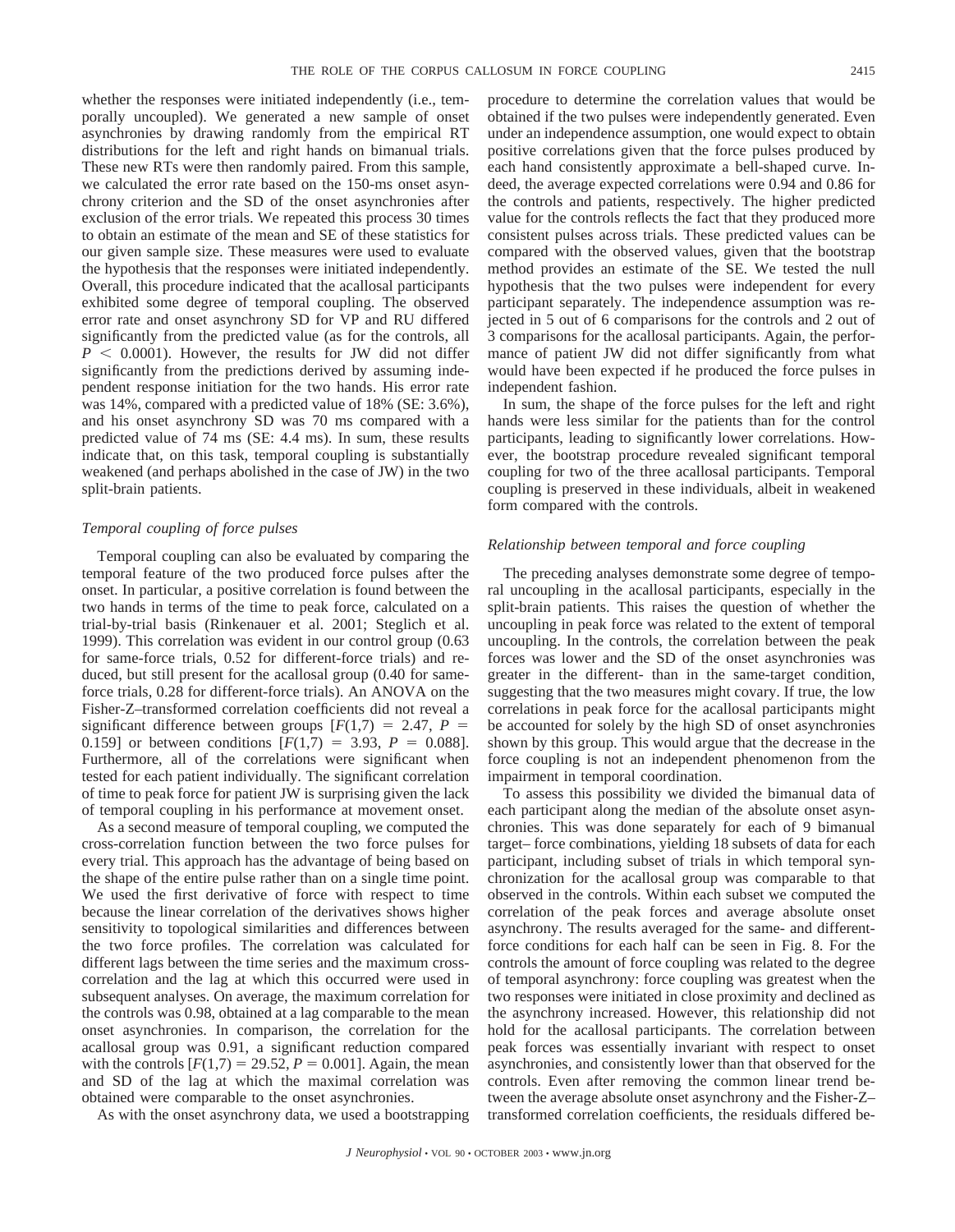

FIG. 8. Relationship between temporal asynchrony of responses and correlation of peak forces (Fisher-Z transformed). For each participant data were split along median of average onset asynchrony (see text), separately in each of 9 bimanual force–level combinations. Four data points are plotted for each participant, trials above and below median for same-target condition (circles) and trials above and below median for different-target condition (triangles). Regression lines are shown separately for each group.

tween groups  $[t(7) = 3.28, P = 0.013]$ . This analysis provides evidence that, although force and temporal coupling are related in normal participants, the force uncoupling in the acallosal group cannot be attributed to reduced temporal coupling.

#### DISCUSSION

The present experiment investigated the contribution of the corpus callosum in a bimanual force control task involving isometric responses. The results clearly indicate that coupling between the two responses primarily results from interhemispheric communication across the corpus callosum. Consistent with previous results (Rinkenauer et al. 2001; Steglich et al. 1999), we found substantial assimilation effects and correlations between the forces produced by the two hands in control participants. In contrast, participants without a corpus callosum, attributed either to the split-brain procedure or to callosal agenesis, showed minimal assimilation effects and dramatically reduced correlations between the peak forces produced by the two hands.

Is the coupling of forces completely abolished in the acallosal participants? Coupling effects in normal individuals have been hypothesized to arise at multiple levels of the motor hierarchy, including interactions that may occur between motor commands at a spinal level. For example, force coupling in people with congenital mirror movements has been attributed to interactions between crossed and uncrossed corticospinal fibers (Cohen et al. 1991) and similar mechanisms have been hypothesized to underlie the static, execution-related coupling between the hands in normal individuals (e.g., Cardoso de Oliveira 2002; Cattaert et al. 1999; Heuer et al. 2001; Weigelt and Cardoso De Oliveira 2003). Assuming ipsilateral projections in split-brain patients and controls are comparable, one would expect some degree of force coupling to persist.

Whereas the trial-by-trial peak force correlations were significantly lower in the acallosal group, the values were significantly greater than zero for all three acallosal participants. However, it may be premature to attribute these significant correlations to rudimentary preserved force coupling. Trial-bytrial correlations would be enhanced by various processes such as arousal or fatigue. Assuming that such generic factors affect both hemispheres in a similar manner, positive correlations would be expected even if there were no interactions between the neural mechanisms underlying the generation of the responses. We believe the most conservative conclusion to be drawn from the current results is that force coupling for bimanual finger movements arises to a large degree from interactions involving the corpus callosum.

One exception to the general pattern of results for the acallosal group involves the assimilation effect observed for the right hand in patient VP. This result remains a puzzle. Unlike the other two acallosal participants, VP does have some spared callosal fibers in the rostral part of the corpus callosum. Thus her asymmetry may result from an inability of the left hemisphere to perform the task. At the start of the experiment, VP showed substantial deficits in her ability to produce the required forces with the right hand even in the unimanual condition. With extended practice, she was able to match the target forces, although not as well as with the left hand. It is possible that the ipsilateral, right hemisphere played a significant role in the specification and execution of the right force pulse. It should be noted, however, that on many other measures VP's performance was much more similar to the other acallosal participants than to the controls. For example, she showed little difference in RT or variability of peak forces between sametarget and different-target trials, an effect that should be observed if the actions of both hands were controlled by a single hemisphere.

In terms of force production, the participant with callosal agenesis performed similarly to the two split-brain patients. Although the small sample size prohibits any generalization, the similarity does suggest that the effects observed here are not related to premorbid conditions of the two split-brain patients, given their epileptic status or a consequence of longterm use of antiepileptic agents. It is, of course, possible that the behavior of patients shortly after callosal resection would differ from that of our patients. Although reorganization is likely to have occurred and may account for the coordinated bimanual actions of these patients in their everyday life, one would have expected that such reorganization would favor the reemergence of coupling effects. Instead, the results show a dramatic attenuation of force coupling even in patients 20 yr postsurgery and in an individual born without a corpus callosum.

#### *Interference of response selection and planning*

Steglich and colleagues have proposed that coupling effects during bimanual force production are attributed to transient interactions that arise during the selection and/or planning of the responses (Steglich et al. 1999). Support for this view comes from the fact that the assimilation effects and correlations are substantially reduced when normal individuals are given a long preparation interval. The comparisons between the same- and different-target conditions for the control participants in the current experiment are congruent with this hypothesis.

First, control subjects initiated their responses more slowly in the different force condition, a cost that we attribute to increased demands on response selection (Diedrichsen et al. 2003) and planning (Steglich et al. 1999) when the two hands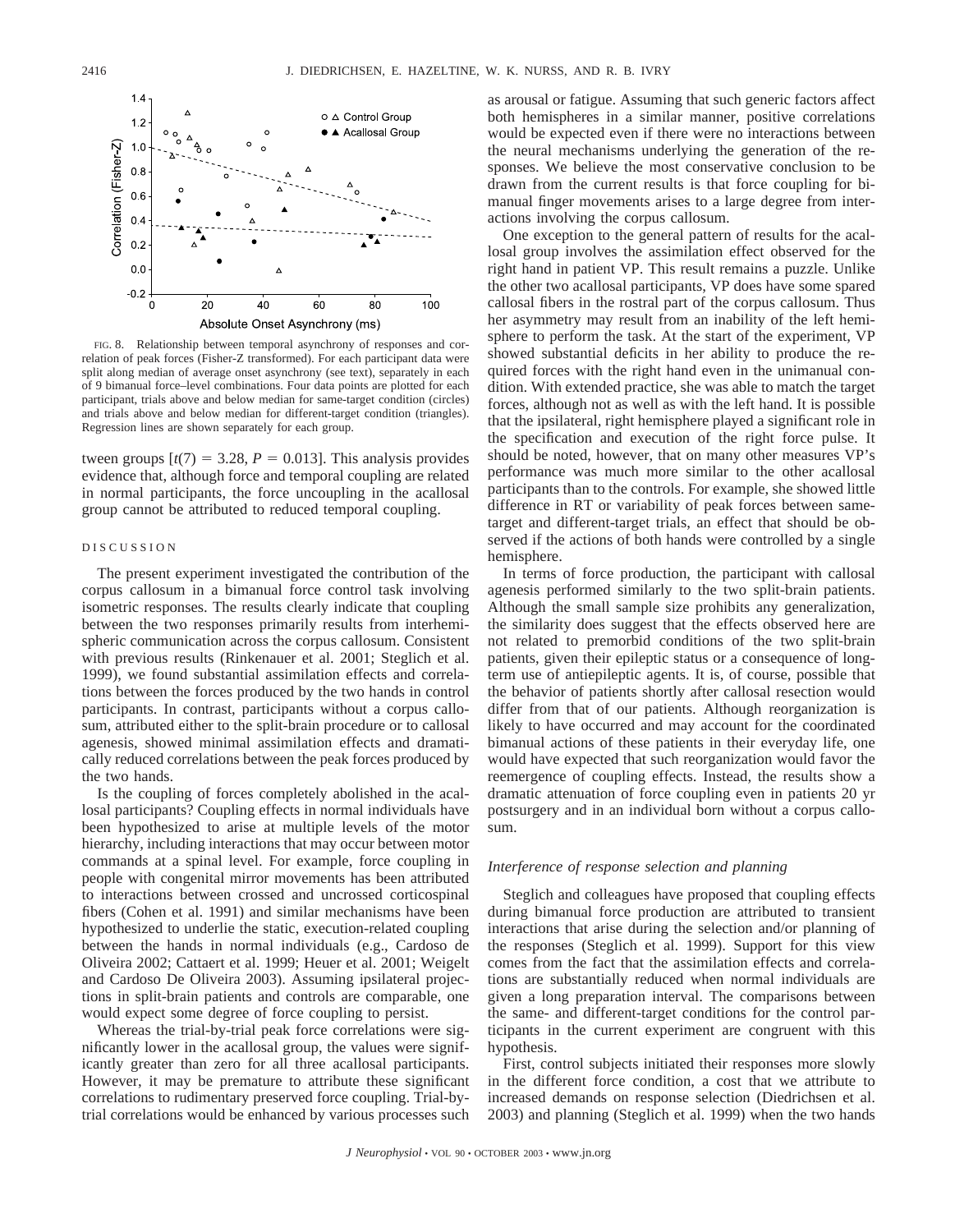are required to produce responses of different force. Second, the degree of coupling between the force traces was greater when the target forces were the same. This was evident in both the tighter temporal synchrony at movement onset and in the increased correlation between the peak forces. Third, the SD of peak forces was lower in the same-target condition, and in fact, comparable to that observed in the unimanual conditions.

One explanation for this finding is that the neurologically healthy participants subsume the two actions under a common generalized motor program (Schmidt et al. 1998) when the target forces are the same. In this manner, only one set of parameters would have to be specified, simplifying the planning process. In contrast, when the target forces are different, separate actions must be selected and prepared. The cost associated with this dual preparation is reflected in the reaction time measure and likely spills over into the execution phase, resulting in increased variability. Control participants may adopt a strategy of temporally desynchronizing their responses as one way to reduce interference on different force trials.

The acallosal participants dramatically differed from the controls in the comparisons between the same- and differenttarget conditions. On a range of measures including reaction time, peak force variability, and peak force correlation, the acallosal participants' performance was similar on trials requiring identical or different forces. These results strongly support the hypothesis that response selection and planning can occur independently for each hand in acallosal participants. Such independence has been demonstrated on bimanual drawing tasks (Franz et al. 1996) and in a variety of more cognitive tasks, such as when conflicting stimulus–response mappings (Ivry et al. 1998) or task sets must be maintained (Ivry and Hazeltine 2000).

## *Temporal coupling of isometric force pulses*

Although the emphasis of this study was on force coupling, we also examined the temporal properties of the responses. We had expected to find relatively intact response synchronization given previous research involving tasks with relatively discrete responses (Ivry and Hazeltine 1999; Tuller and Kelso 1989; but see Eliassen et al. 2000; Kennerley et al. 2002). To our surprise the temporal coordination between the two hands was markedly reduced in the split-brain patients. Indeed, for patient JW we could not reject the null hypothesis that the responses were initiated independently. This temporal uncoupling is even more surprising given that the instructions and performance criteria favored response synchronization. Interestingly, onset asynchrony was one measure in which the agenesis patient's performance clearly deviated from that of the split-brain patients. Adaptation of CNS (e.g., transmission of information through anterior and posterior commissures) may help to restore the temporal coordination of movements in these individuals. Further research involving larger samples and manipulation of synchronization instructions are required to explore this issue. On other measures of temporal coupling, the acallosal group was more comparable to the controls. All three acallosal participants exhibited significant correlations between the rise times of the force pulses, and two of the patients exhibited significant cross-correlations between the force pulses on a measure that looks at coupling over the entire response.

Temporal coordination after callosotomy has been explored

in a number of studies. In general, this work has emphasized that such coupling is relatively preserved, although there may be an increase in variability (Eliassen et al. 2000). The most compelling evidence comes from studies involving finger tapping (Ivry and Hazeltine 1999; Tuller and Kelso 1989); coincident movement onsets have also been reported in a bimanual drawing task (Franz et al. 1996). We recently showed that such coupling is absent in repetitive movements when these movements are made continuously as in circle drawing (Kennerley et al. 2002). Based on this, we had proposed that movements involving discrete onsets or offsets remained coupled, consistent with the notion of a subcortical gating process of such events (Ivry and Richardson 2002).

However, the present results are at odds with this hypothesis given the discrete nature of the force pulses. One possible reason for the higher degree of temporal uncoupling in this situation is the isometric nature of the responses. Alternatively, the relative high task complexity compared with simple tapping movements could be the decisive factor. Further research involving the manipulation of movement requirements and instructions is required to explore this issue.

In our control group, a higher asynchrony of the responses was associated with a lower correlation of the peak forces (see also Rinkenauer et al. 2001). However, the reduced temporal synchrony observed for the participants without corpus callosum cannot fully account for the lack of force coupling. Even if we removed the influence of the synchrony at pulse onset or pulse peak, a significant and substantial difference remained between the groups. Thus it appears that the decrements in temporal coupling and force coupling reflect partially independent phenomena (compare Hore et al. 2002), although they may share a common underlying cause.

In summary, our findings indicate that interhemispheric connections through the corpus callosum are responsible for the coupling observed when people produce bimanual isometric responses. Acallosal participants showed little evidence of coupling between the two responses on a range of measures. Rather, response selection and planning, and implementation of the responses can occur independently in acallosal individuals. These results suggest that interactions at lower levels of the motor pathway, either subcortical or spinal, appear to play a negligible role given that these pathways are intact in the acallosal individuals.

This independence of the bimanual actions in this context seems to be at odds with the fact that split-brain patients do not report drastic deficits in the execution of bimanual actions after an appropriate time of recovery. A critical difference here might be that everyday bimanual skills are generally well practiced and require the hands to work one single task, rather than requiring independent responses. Which neural structures are essential for coordination in these situations remains to be explored.

We thank P. Corballis for help in carrying out this study and R. Spencer and two anonymous reviewers for helpful comments on earlier drafts of this paper.

#### DISCLOSURES

This study was supported by National Institute of Neurological Disorders and Stroke Grants NS-1778, NS-30256, and NS-40813. E. Hazeltine was funded by the Aviation Operations Systems Program at National Aeronautics and Space Administration Ames Research Center.